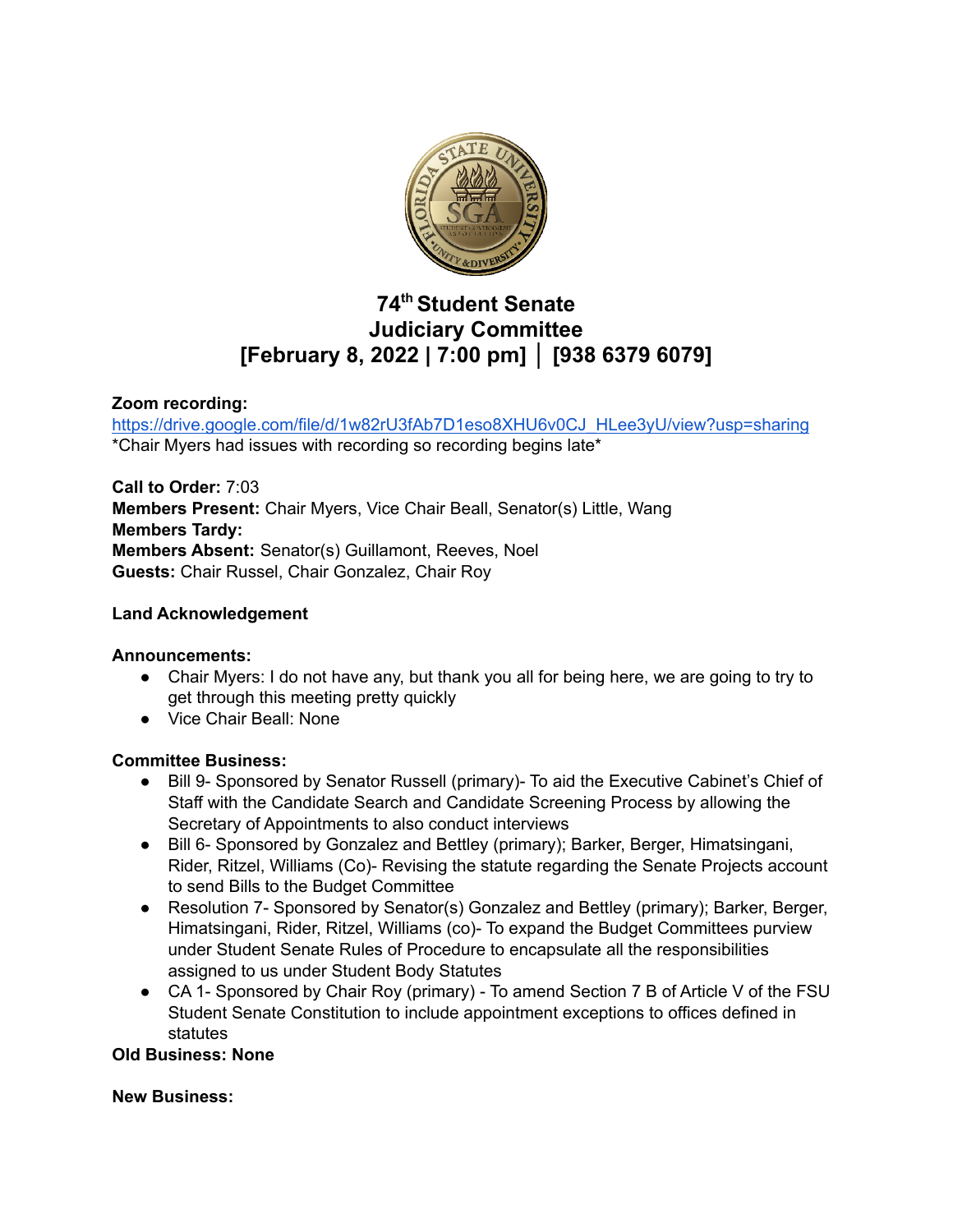# ● **Bill 9 - Sponsored by Senator Russell**

- Opening Statement:
	- Chair Russel: I wrote this bill because the secretary of appointments asked me to write this to make the process more efficient. They currently have office hours to fill vacant positions. I wrote this to make the process of interviewing candidates more efficient. Yielded time
- Technical Non-Debatable Questions:
	- none
- **○ Senator Wang moves to enter round-table discussion; Senator Little seconds**
- Round-Table Discussion:
	- Senator Little: I feel like this makes sense and this lessens the burden of someone who is higher in office.
	- Senator Wang: Hopefully this will speed up the process and I think this a great idea
- **○ Senator Little moves to call the question; Senator Wang seconds**
- Closing Statement:
	- Thank you guys so much for your support for this bill. I hope you understand it's just to make things go faster in the process. **Waived time**
- Vote:
	- Yes: (3) Vice Chair Beall, Senator(s) Wang and little
	- $\blacksquare$  No: 0
	- Abstain: 0
- **○ RESULT: BILL #9 PASSES**
- **● Bill 6- Sponsored by Gonzalez and Bettley (primary); Barker, Berger, Himatsingani, Rider, Ritzel, Williams (Co)**
	- Opening Statement:
		- Chair Gonzalaez: This bill changes the process how it used to be. Senate projects used to go to budget but somehow it got changed. This is to make sure it goes through the budget first and restore this. Budget knows how much money is in the account and it's best that the budget handles senate projects. **Yielded 2:07**
	- Technical Non-Debatable Questions:
		- None
	- **○ Senator Wang moves to enter round-table discussion; Senator Little seconds**
	- Round-Table Discussion:
		- Senator Wang: point of personal privilege, can you share on the screen
	- **Senator Wang moves to amend section 418.4 b to say "finance" instead of "budget". Strike through "budget",sponsor finds it friendly, Senator Little Seconds**
		- Senator Wang: Just to give clarity, I changed it back because the funds distribution committees pack and ratac are under the preview of finance so I wanted to switch it back.
		- Senator Little: I think this is a good bill, I know in the last senate session there was a lot of talk about budget committee and this allows it to be important and work year round outside of budget week
	- **○ Senator Little moves to call the question; Senator Wang seconds**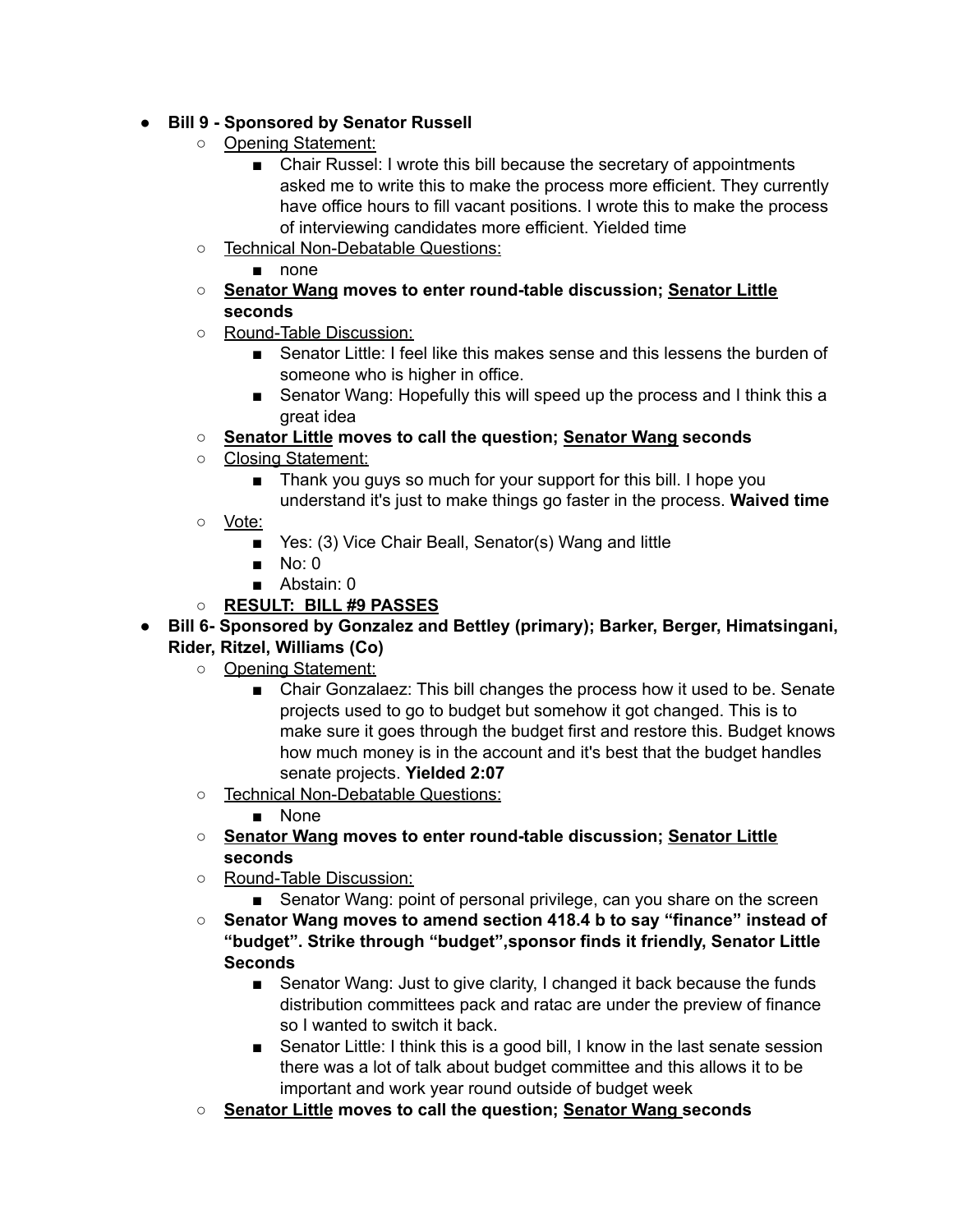- Closing Statement:
	- Thank you everyone, I think everyone agrees, **Waived time**
- Vote:
	- Yes: (3) Vice Chair Beall, Senator(s) Wang and little
	- No: 0
	- Abstain: 0
- **○ RESULT: BILL #6 PASSES**
- **● Resolution 7- Sponsored by Senator(s) Gonzalez and Bettley**
	- **○** Opening Statement:
		- Chair gonzalez: This resolution basically expands the purview of the budget in rules. I am not adding any new rules or power to budget i am just moving the power that exists in statutes to in rules in procedure **Yielded 2:24**
	- Technical Non-Debatable Questions:
		- None
	- **○ Senator Wang moves to enter round-table discussion; Vice Chair Beall seconds**
	- Round-Table Discussion:
		- Senator Little: POI What was the decision in changing the language in 6.2 for the finance committee:
		- Chair Gonzalez: I think Renee was going to make this amendment but I wanted to put it all under budgeting and in order to give budgeting more to do was to put all the budgeted organizations under budget review and have finance only handle funds distribution committees. If you can find a better phrase please do. Finance committee knows nothing about about agency budgets so it makes no sense for them to be doing annual reviews
		- Senator Little: I don't have a different phrase for it right now but I'll get back to you.
		- Senator Wang: I had an idea. What if we said instead of saying for ANS fee recipients what if we just said all budgeted organizations with the exception of fund distribution committees
		- Senator Little: For clarification, the language you just proposed, that would be under budget now? Not finance?
		- Senator Wang: yes
		- Senator Little: Ok i think that makes sense
		- Senator Wang: What if we kept it as all ANS fee recipients and then just added with the exception of fund distribution committees or should we add budgeted
		- Senator Little: that's what i said the first time but either one works
		- Senator Little: I like the language of budgeted organizations better but that's just a personal preference
	- **Senator Wang moves to amend the resolution by striking "all ANS fee recipients" and add "budgeted organizations with the exception of fund distribution committees"; Sponsor finds it friendly, Senator Little seconds**
	- **○ Senator Wang moves to call the question; Senator Little seconds**
	- Closing Statement: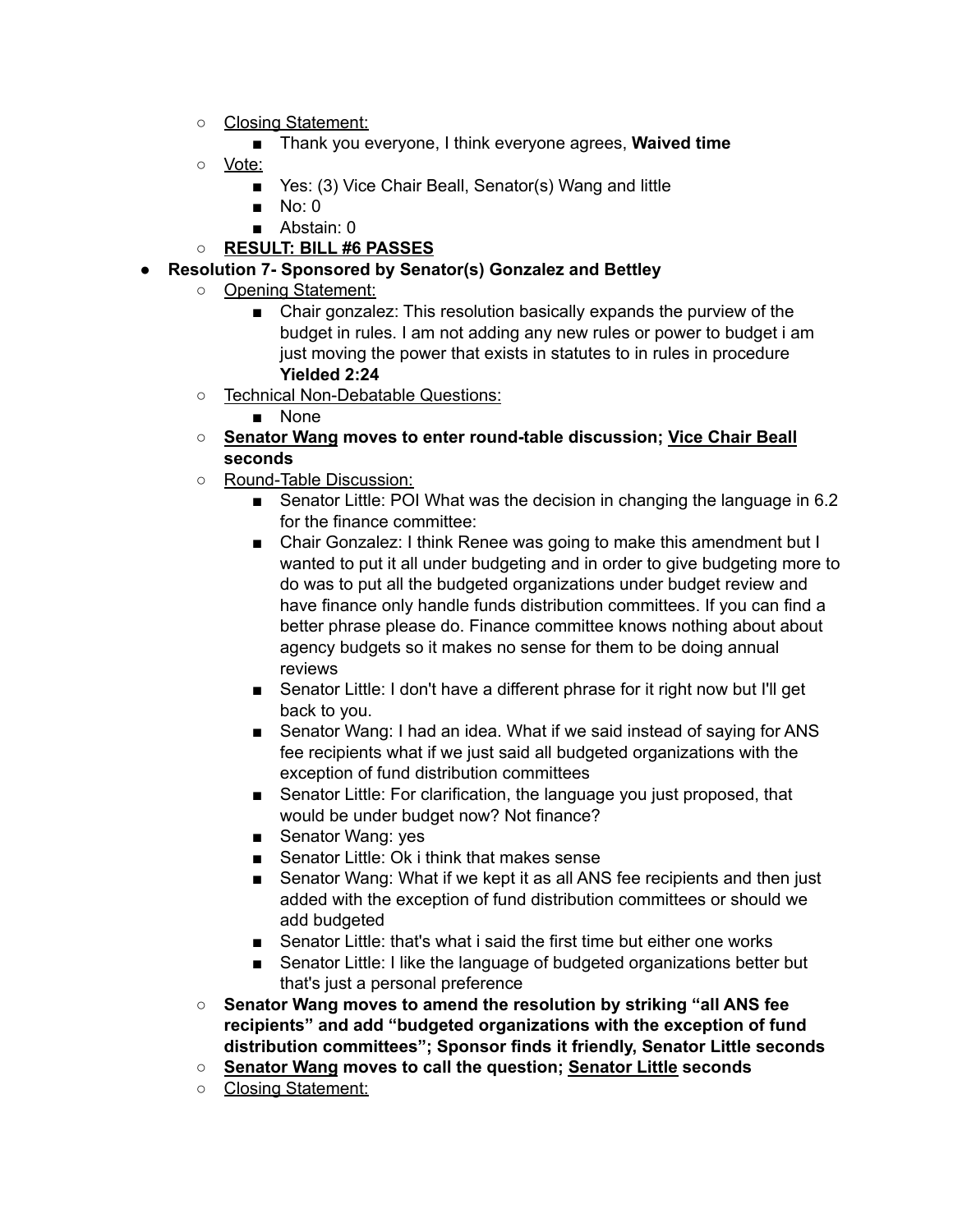- Chair Gonzalez: Hi everyone thank you for the changes, This is pretty simple and it's just moving what's already in statutes to rules. **Waived time**
- Vote:
	- Yes: (3) Vice Chair Beall, Senator(s) Wang and little
	- $\blacksquare$  No: 0
	- Abstain: 0
- **○ RESULT: PASSES**
- **● Constitutional Amendment 1- Sponsored by Chair Roy**
	- **○** Opening Statement:
		- Chair Roy: Sometimes you have to look at rules and the constitution and be updated to what it says. Something that we have in the constitution is that there's no language that allows us to appoint officer positions of senate and describes how the senate president appoints these positions of historian, senate clerk, parliamentarian etc. All we need to do is make a provision in statutes to say this can happen. I do believe this will free our hands and allow us to keep these positions. Yielded 1:07
	- o Technical Non-Debatable Questions:
		- Senator Wang: Ok so clarification, you think this amendment would be fixing the issue that our constitution says that all vacant positions must be appointed by the student body president and fix the issue that no other positions can appoint
		- Chair roy: If it is defined in the FSU statutes that doesn't need to be appointed by the student body president, that's what this change fixes
		- **Senator Wang moves to enter round-table discussion; Senator Little seconds**
	- Round-Table Discussion:
		- Senator Wang: I'm slightly confused, I would like to hear from the rest of the committee. Why is it in the portion that is talking about vacancies created in elected study body offices. I don't see how those positions you mentioned would fix that considering it's not an elected study body office.
		- Chair Roy: So this is because it's one of the only sections that talks about appointments. Parliamentarian Rowan had helped look, this was the section that allows the student body president to elect positions. The way it's currently written, the ones who are elected and those who don't need to be appointed by the student body president in terms of vacancies.
		- Senator Rang: At this moment I am not able to vote yes, just because it is saying elected study body offices except for. I just don't understand how these offices would be included in the except for clause considering they're not elected offices.
		- Senator Little: I agree that this might be misplaced considering our positions are elected by the student body, and that the verbiage is unclear and says "such office" creates a lot of loopholes to get around the confirmation of ⅔ votes. I'm worried that it's too vague.
		- Senator Wang: I agree with that sentiment, maybe if the language was more clear.
	- **○ Senator Wang moves to call the question; Senator Little seconds**
	- Closing Statement: